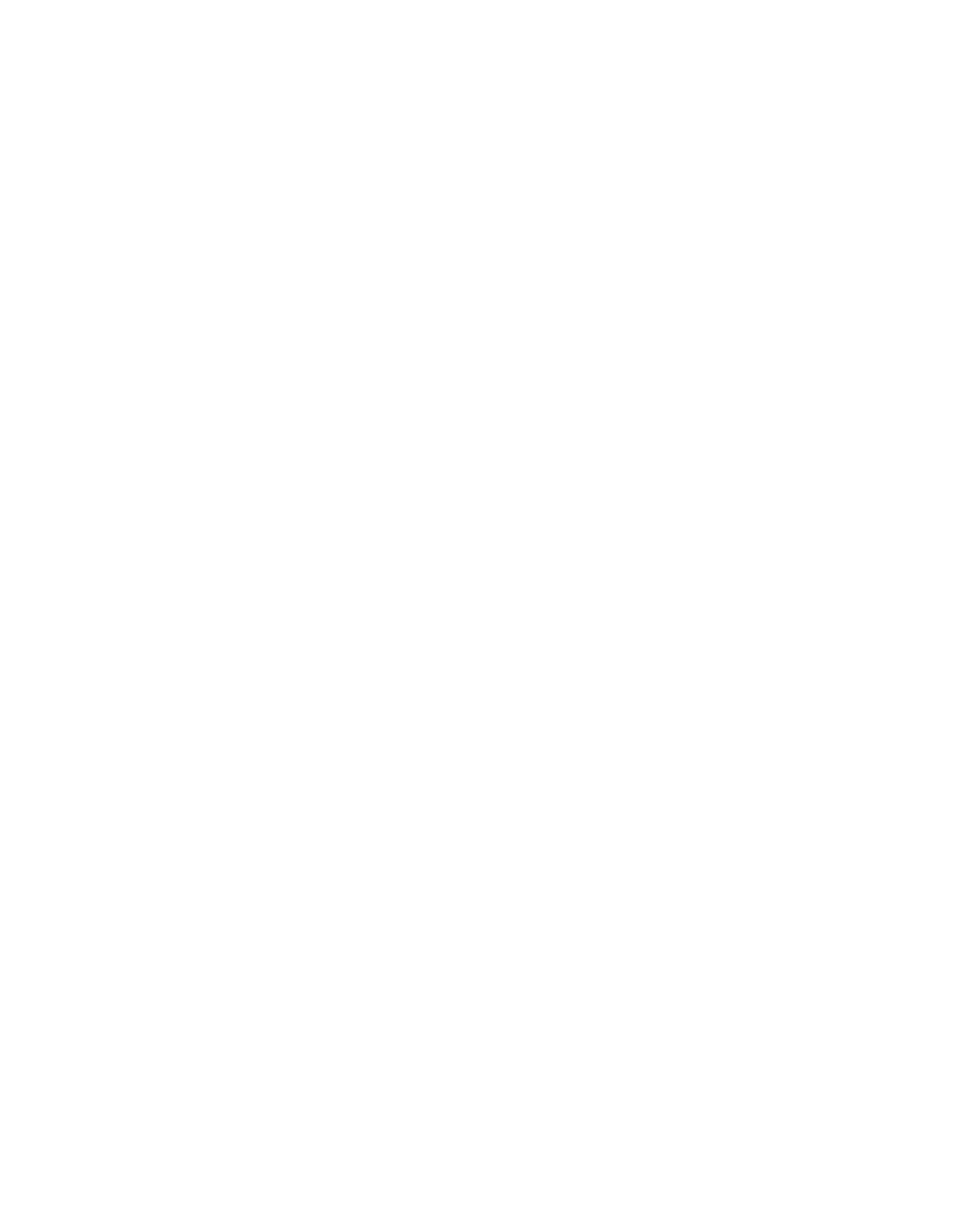#### **ONTARIO ENERGY BOARD**

# **COOPERATIVE HYDRO EMBRUN INC. JANUARY 1, 2023 RATE APPLICATION NOTICE OF INTERVENTION OF THE VULNERABLE ENERGY CONSUMERS COALITION**

To: Nancy Marconi, Registrar

And to: Benoit Lamarche, General Manager, Cooperative Hydro Embrun Inc.

#### **IDENTITY OF THE INTERVENOR AND ITS MEMBERSHIP**

- 1. The Vulnerable Energy Consumers Coalition (VECC) hereby expresses its intention to intervene and participate in the above-mentioned proceeding. VECC consists of the following organizations:
	- (a) The Federation of Metro Tenants Association (FTMA)
	- (b) The Ontario Coalition of Senior Citizens' Organizations (OCSCO)
- 2. The Federation of the Metro Tenants Association (the "FTMA") is a non-profit corporation composed of over ninety-two affiliated tenants associations, individual tenants, housing organizations, and members of non-profit housing co-oops. In addition to encouraging the organization of tenants and the promotion of decent and affordable housing, the Federation provides general information, advice, and assistance to tenants. The address is:

500-27 Carlton Street Toronto, ON M5B 1L2

3. The Ontario Coalition of Senior Citizens' Organizations ("OCSCO") is a coalition of over 160 senior groups as well as individual members across Ontario. OCSCO represents the concerns of over 500,000 senior citizens through its group and individual members. OCSCO's mission is to improve the quality of life for Ontario's seniors. OCSCO's address is:

> 333 Wilson Avenue, Suite 406 Toronto, ON M3H 1T2

4. The coalition of the FMTA and OCSCO under the name VECC has the specific mandate of intervening in proceedings to advocate on behalf of the interests of Ontario's vulnerable consumers with respect to energy issues, primarily through intervention in regulatory proceedings at the Ontario Energy Board.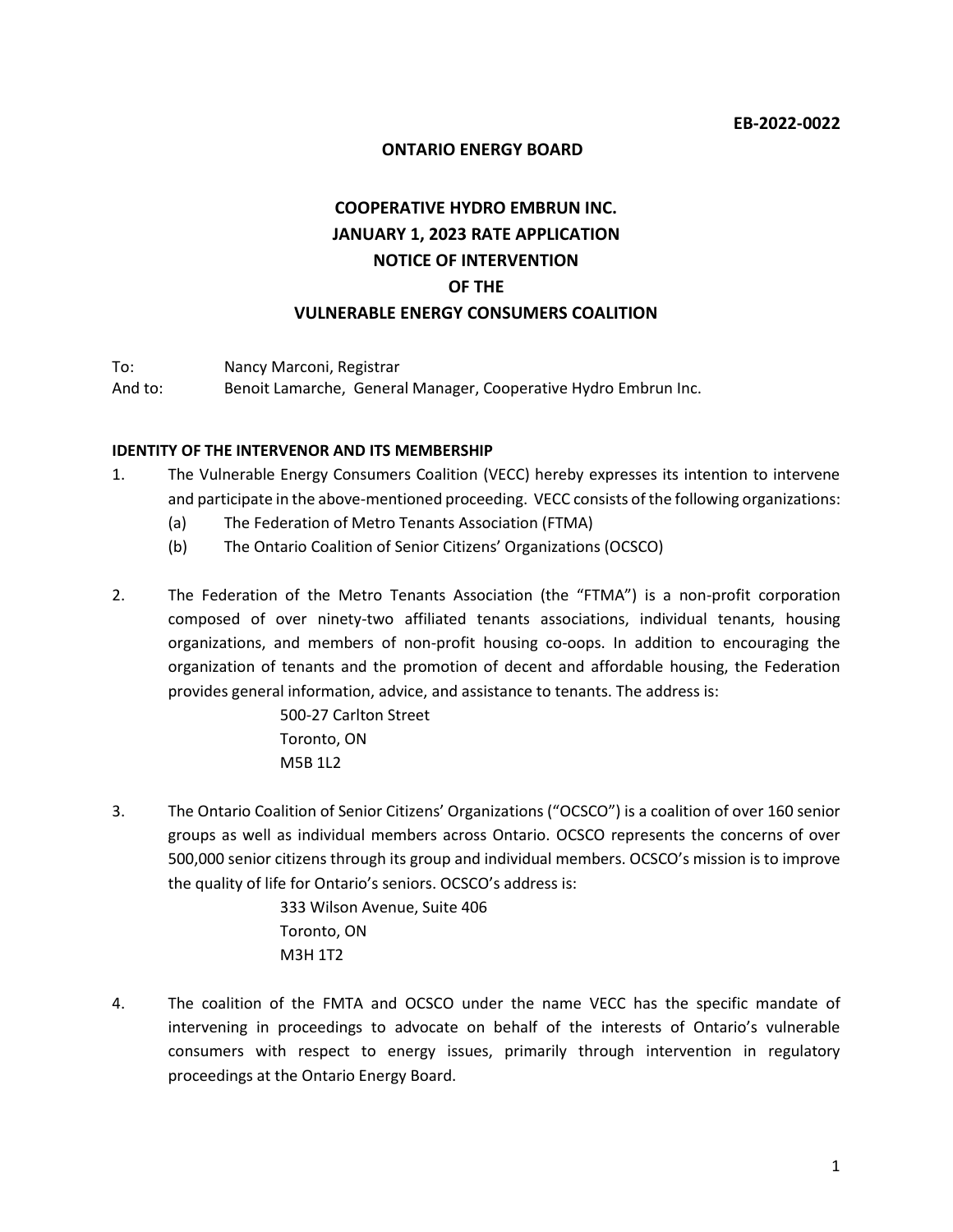- 5. Although the organization is not itself a member of VECC, the Public Interest Advocacy Centre (PIAC) in Ottawa assists in the representation of the interests of vulnerable consumers by ensuring the availability of competent representation and consultant support to the VECC participation.
- 6. VECC is a frequent intervenor in Board proceedings. Our annual information filing can be found on the Board's website at: [https://www.oeb.ca/stakeholder-engagement/intervenor](https://www.oeb.ca/stakeholder-engagement/intervenor-information/annual-filings-frequent-intervenors)[information/annual-filings-frequent-intervenors](https://www.oeb.ca/stakeholder-engagement/intervenor-information/annual-filings-frequent-intervenors)

# **INDIVIDUALS AUTHORIZED TO REPRESENT VECC IN THIS PROCEEDING**

7. The name and address of the agent authorized to receive documents on behalf of VECC is:

John Lawford Counsel, Regulatory and Public Policy 2-285 McLeod Street, Ottawa, Ontario K2P 1A1 613-562-4002 Ext. 125 [jlawford@piac.ca](mailto:jlawford@piac.ca)

# PIAC Office: 613-562-4002 (Donna Brady) Ext. 121

8. VECC requeststhat all correspondence and documentation also be electronically copied to VECC's consultants:

> Mark Garner (project manager) 647 Broadway Ave. Toronto, Ontario M4G 2S8 647-408-4501 (office) [markgarner@rogers.com](mailto:markgarner@rogers.com) and

Bill Harper 107 Baker Ave Richmond Hill, Ontario L4C 1X5 [bharper.consultant@bell.net](mailto:bharper.consultant@bell.net)

9. To mitigate costs VECC requests only electronic copies of the materials. VECC may ask for paper copies of some or all of the materials if this becomes necessary. VECC requests electronic copies of the application and any additional supporting materials are sent to its representatives at their respective e-mail addresses.